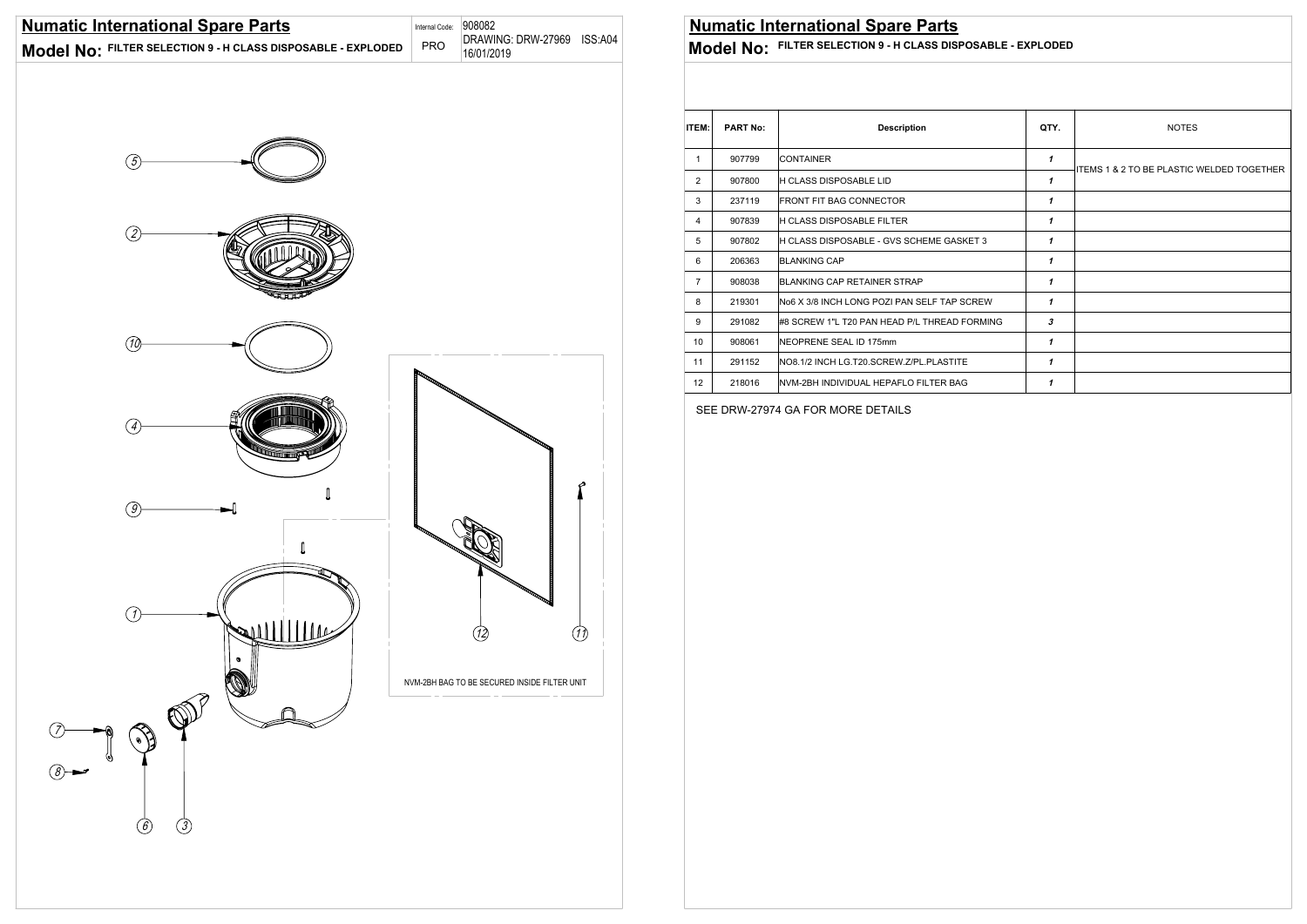SEE DRW-27964 GA FOR MORE DETAILS



|    | <b>ITEM: PART No:</b> | <b>Description</b>                                                              | QTY |  |
|----|-----------------------|---------------------------------------------------------------------------------|-----|--|
|    | 907624                | 390 DRUM (YELLOW) - PROCESSED FOR DISPOSABLE H-CLASS CONTAINER AND SIDE TOGGLES |     |  |
| 2  | 204111                | 50MM TWIN WHEEL CASTOR WITH PU TYRE                                             | 2   |  |
| 3  | 204104                | <b>8 INCH WHEEL</b>                                                             | 2   |  |
| 4  | 237120                | <b>HUB CAP</b>                                                                  | 2   |  |
| 5  | 219008                | <b>IM6 FORM G WASHER</b>                                                        |     |  |
| 6  | 219881                | IM6 X 45MM SOCKET BUTTON HEAD SCREW                                             | 2   |  |
| 7  | 219088                | IM6 NYLON INSERT NUT                                                            | 2   |  |
| 8  | 237319                | ISYMETRIC HUB SUPPORT                                                           | 2   |  |
| 9  | 291082                | #8 SCREW 1"L T20 PAN HEAD P/L THREAD FORMING                                    | 2   |  |
| 10 | 206022                | SMALL CLAW TOGGLE (ZINC PLATE FINISH)                                           | 2   |  |
| 11 | 219335                | <b>AVDEL RIVET</b>                                                              | 4   |  |
| 12 | 907489                | HANDLE CAVITY PLUG - PART B (RIGHT) - 390 DRUM                                  |     |  |
| 13 | 907584                | HANDLE CAVITY PLUG - PART A (LEFT) - 390 DRUM                                   |     |  |
| 14 | 907506                | <b>IFIXED LOW HANDLE - 390 DRUM</b>                                             |     |  |

## **Numatic International Spare Parts**

**Model No: DRUM STYLE 29 - 390 DRUM ASSEMBLY (PROCESSED FOR HZC - LOW HANDLE) - EXPLODED** 16/01/2019 **DRUM STYLE 29 - 390 DRUM ASSEMBLY (PROCESSED FOR HZC - LOW HANDLE) - EXPLODED**